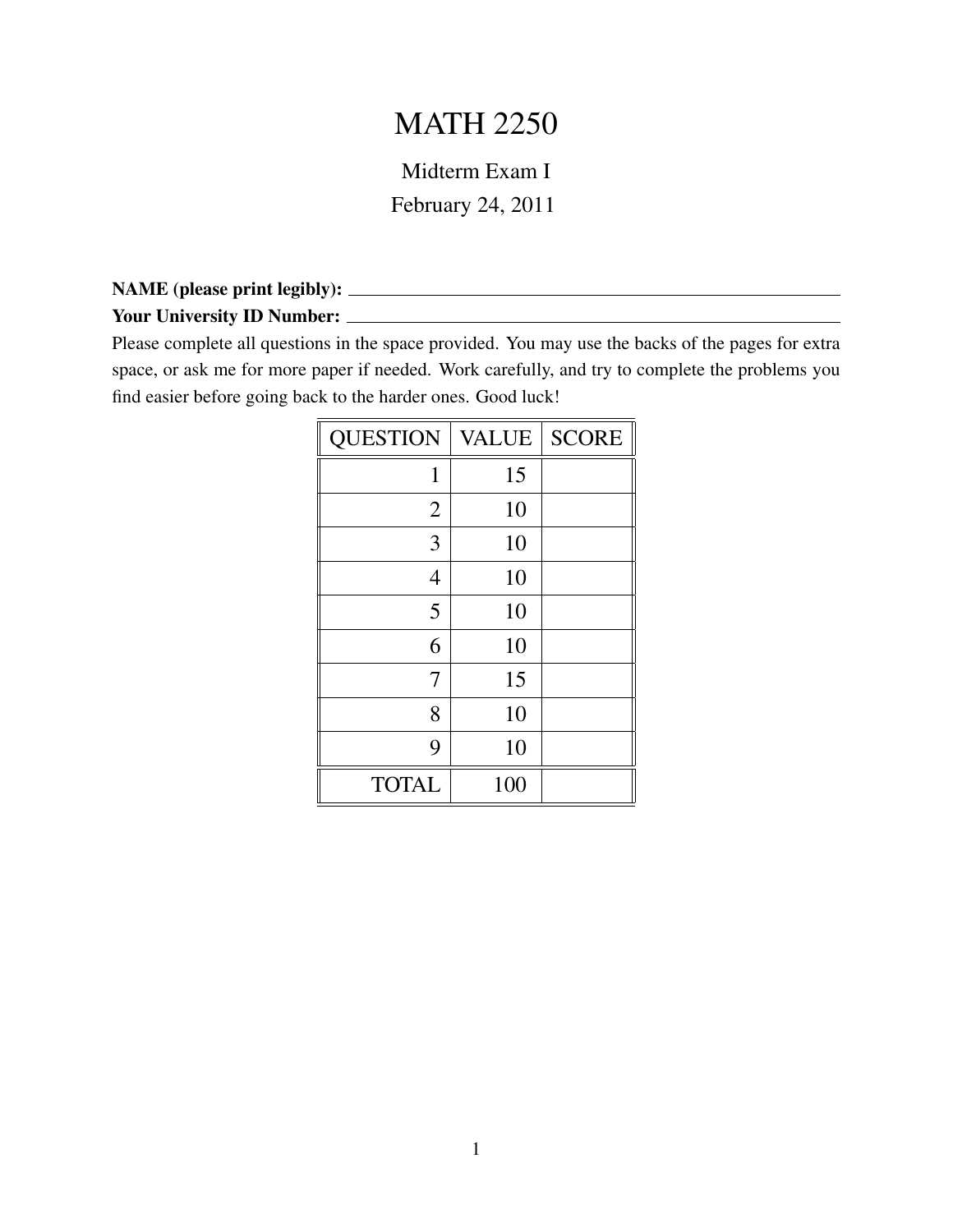1. (15 points) Please write down the product, quotient, and chain rules:

 $\frac{d}{dx}f(x)g(x) =$ 

ANSWER:

d  $dx$  $\frac{f(x)}{g(x)} =$ 

ANSWER:

 $\frac{d}{dx}f(g(x)) =$ 

ANSWER:

2. (10 points) Compute the derivative of the function

$$
f(x) = \frac{\cos x}{e^x}
$$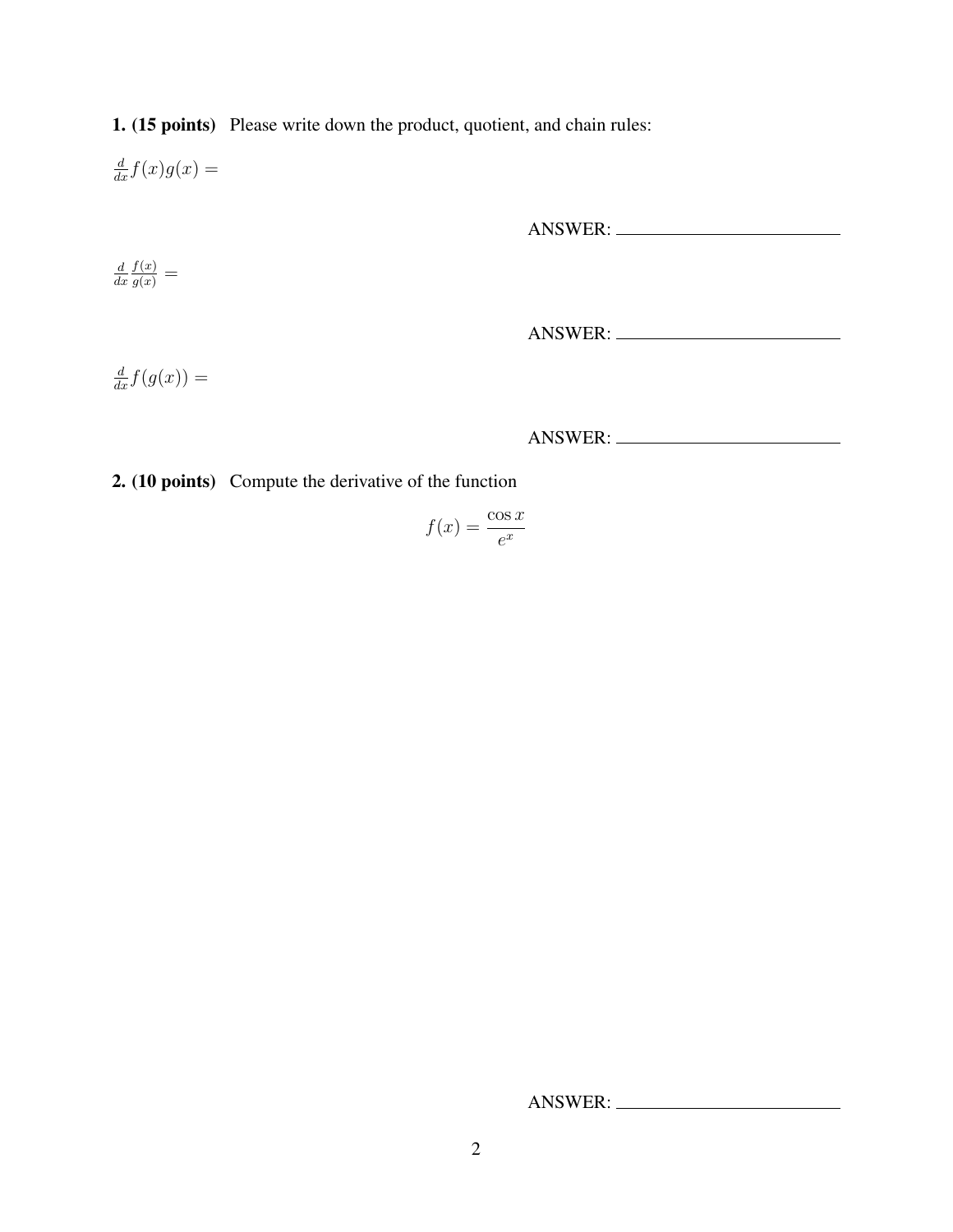3. (10 points) Compute the derivative of the function

$$
f(x) = \sin(4x^3 + 5x - 1).
$$

ANSWER:

4. (10 points) Find the equation of the tangent line to  $y = cos(2x + 2)$  at  $x = 1$ .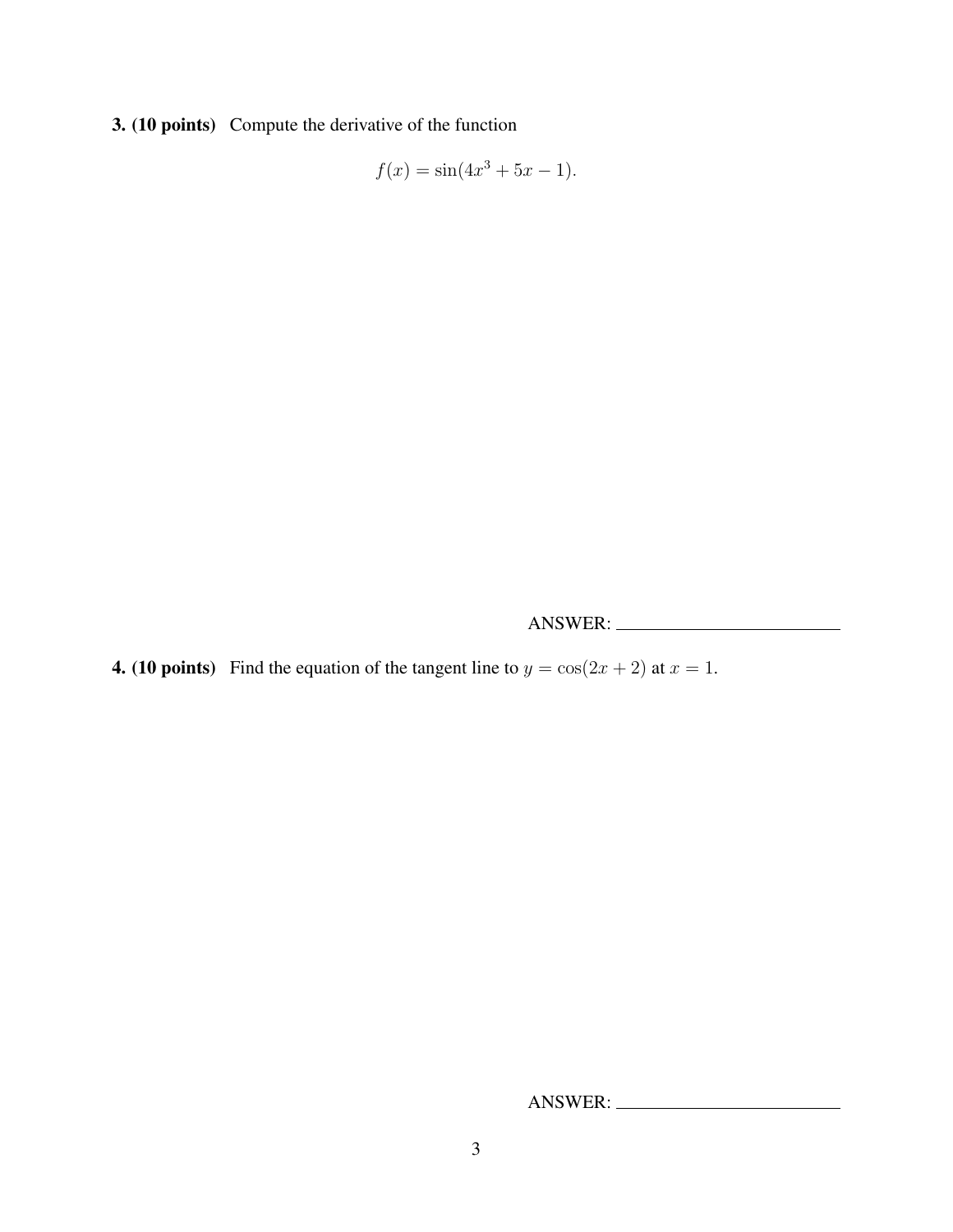**5.** (10 points) Find the maximum value of  $f(x) = x^3 - 6x^2 + 9x$  on the interval  $[-1, 2]$ .

ANSWER:

6. (10 points) Find the derivative of

 $f(x) = (54x + \cos x)^{342}.$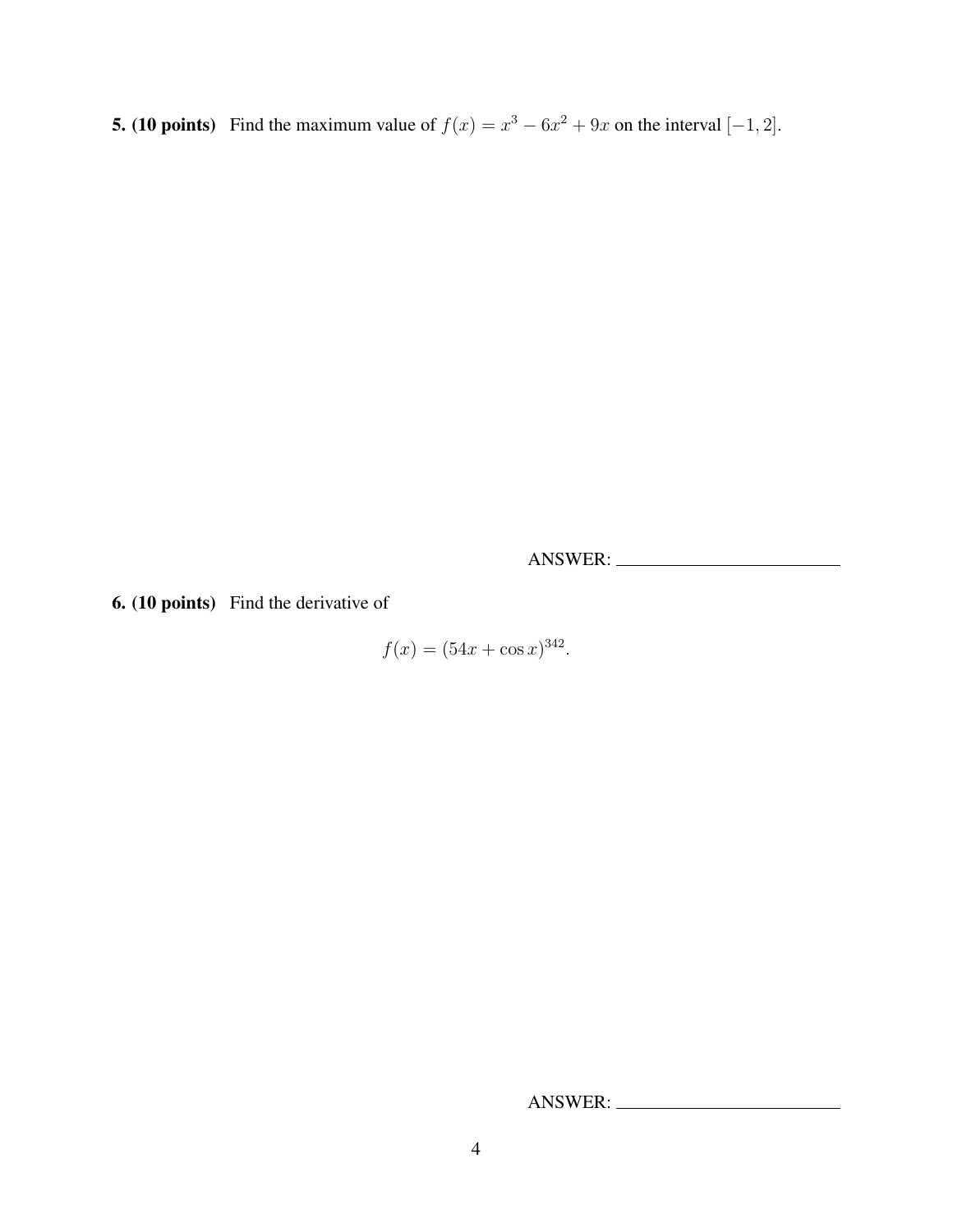7. (15 points) A car is traveling in a straight line at 60 mph when it slams on the brakes. The driver slams on the brakes at time  $t = 0$  resulting in a constant acceleration of  $-1200$  mph<sup>2</sup> (unfortunately, "miles per hour squared" really is the right unit for acceleration in these units). If the position of the car (in miles) is given by  $x(t)$  where t is measured in hours,

Find  $x(t)$ .

ANSWER:

Find the velocity  $v(t)$ .

ANSWER:

When does the car stop? How far does the car travel before it stops?